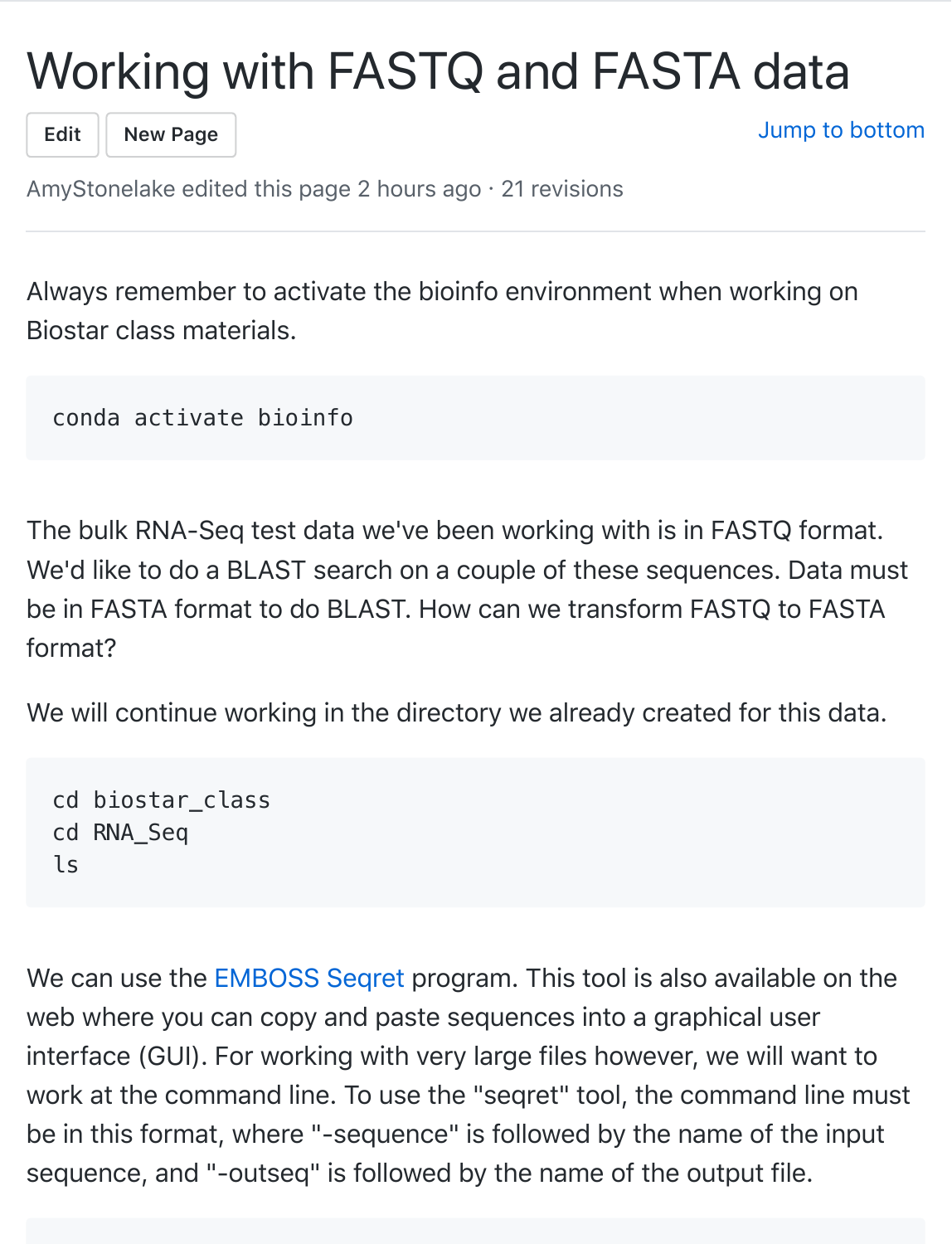To see all the options available for the "seqret" program, just type this at the command line.

seqret --help

and to see even more...

seqret --help --verbose

In this example, "reads.fastq" is the input file and "reads.fasta" is the output file. Let's try this on some of our bulk RNA-Seq test data. First, we need to "gunzip" one of the files, as "seqret" can not work with compressed files. Let's go ahead and gunzip one of the smaller ".fastq.gz" files. Check the file sizes of the fastq files with

```
ls -l
```
Now do the "gunzip" step on one of the smaller files.

```
gunzip HBR_Rep3_ERCC-Mix2_Build37-ErccTranscripts-
chr22.read1.fastq.gz
```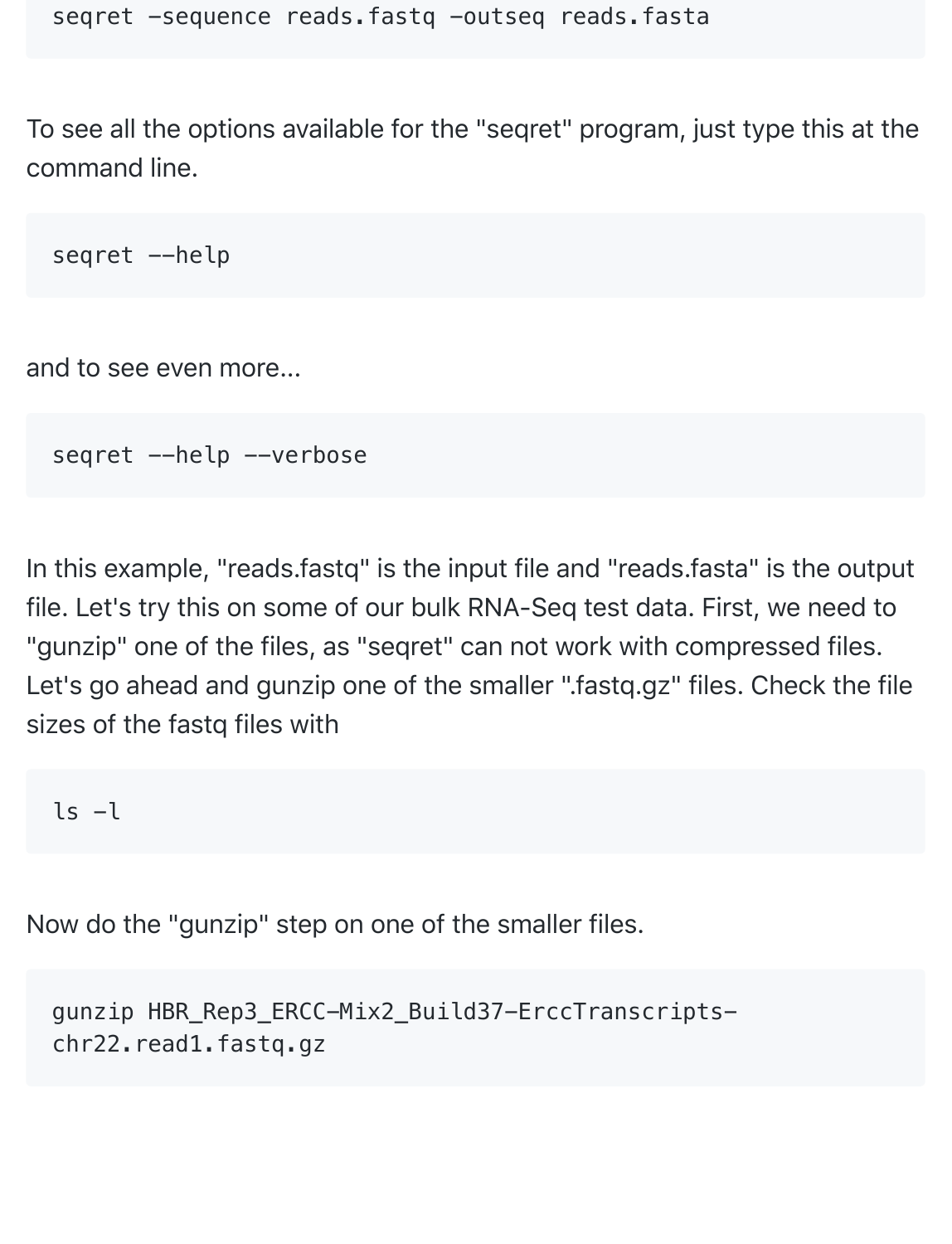Note the size of this file before (7.3 M) and after (30M) doing the "gunzip" command. We can look inside this file with the "less" command. By "piping" it through the head command again, we can see just the first eight lines of the file.

less HBR\_Rep3\_ERCC-Mix2\_Build37-ErccTranscriptschr22.read1.fastq | head -n 8

to see the results

```
@HWI-ST718_146963544:8:1212:5958:93757/1
CTGATTTAACAGCAACACATTTGACTTCAATATTATGGCAAATGAGTCCAAAGTCATACTGCCC
```
+

CCCFFFFFHHHHHJJIIJJJJJJJJJJJJJJIIJIJJJJIJJJJJJIIJJJJJHHIJJJIIIJJJJJJJJGHJHHHEHFFFFFFEFDEEFECFEDDDDDD

@HWI-ST718\_146963544:7:2308:7250:88065/1 CGTCGATGTATGCACTCATTATTAGATCCTCAGTATGTATGGTTTCAGCTATGAATGAAAGCATTGCCTCCTTTCTTGTTGACCTGAGTTTACTAAGTAA

+

@C@DFFFAFHGFHIIIIAHIIIIIIIIIGIIEHGHHGG<GGACHDHGCHGGEIIIIIIIIIIFII

Now we can run the "seqret" command to transform the .fastq file to .fasta

seqret -sequence HBR\_Rep3\_ERCC-Mix2\_Build37-ErccTranscriptschr22.read1.fastq -outseq HBR Rep3 ERCC-Mix2 Build37-ErccTranscripts-chr22.read1.fasta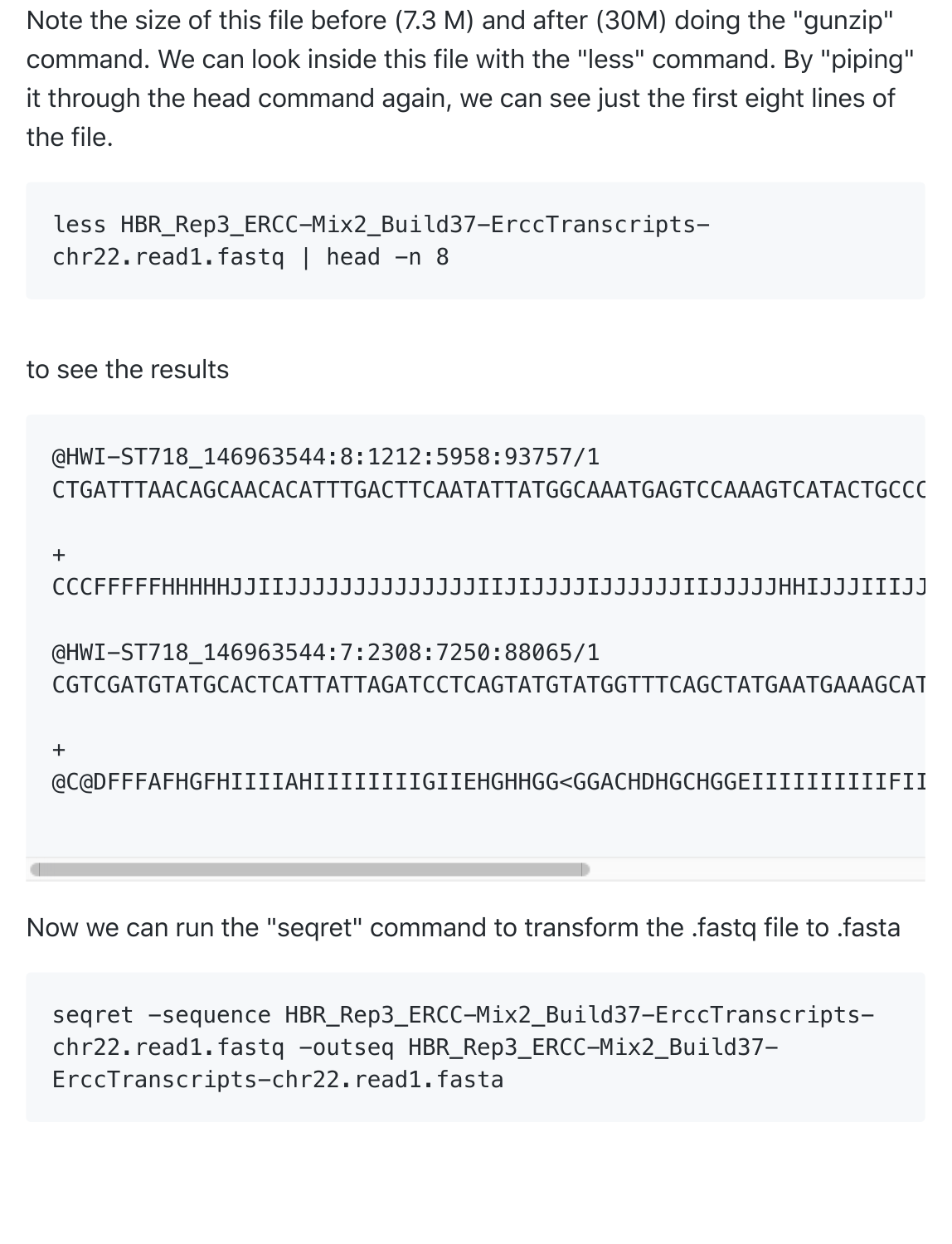Let's peek inside our .fasta output file with cat, like we did with the compressed .fastq file. This time we can use the "cat" command, since the file is not compressed. (The "less" command would also work here.)

cat HBR\_Rep3\_ERCC-Mix2\_Build37-ErccTranscripts $chr22.read1.fasta | head -n 8$ 

Now we can see the first eight lines of the .fasta file.

>HWI-ST718\_146963544:8:1212:5958:93757/1 CTGATTTAACAGCAACACATTTGACTTCAATATTATGGCAAATGAGTCCAAAGTCATACT GCCCCTCCCGTTTGGTATTTTAAGTACAGTAATAGACAAA >HWI-ST718\_146963544:7:2308:7250:88065/1 CGTCGATGTATGCACTCATTATTAGATCCTCAGTATGTATGGTTTCAGCTATGAATGAAA GCATTGCCTCCTTTCTTGTTGACCTGAGTTTACTAAGTAA >HWI-ST718\_146963544:8:1210:13422:9826/1 AGTTGGGGTCCTAAGCCAGAAGTTAACTATGCTTCATATATTCTTGCAAGTAGAAGTACA

Another useful tool for working with FASTQ files is seqkit. There are many examples of how to use this tool in the Biostar handbook, we'll review a couple of them here. To see all the available commands for "seqkit"...

seqkit --help

Here is a selection of "seqkit" commands.

```
Usage:
   seqkit [command]
```

```
Available Commands:
```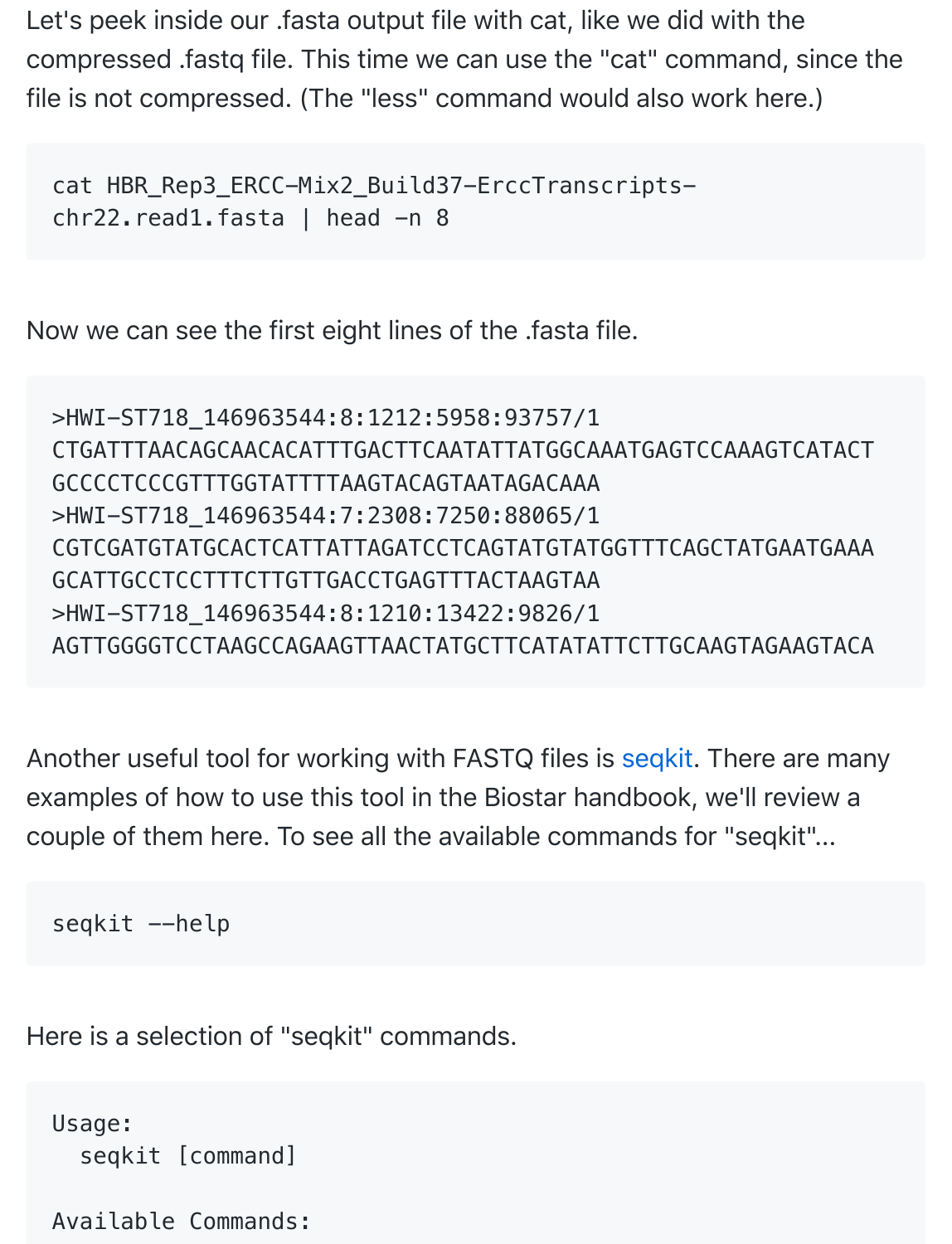amplicon retrieve amplicon (or specific region around it) via primer(s) bam monitoring and online histograms of BAM record features common find common sequences of multiple files by id/name/sequence concat concatenate sequences with same ID from multiple files convert convert FASTQ quality encoding between Sanger, Solexa and Illumina duplicate duplicate sequences N times faidx create FASTA index file and extract subsequence fish look for short sequences in larger sequences using local alignment fq2fa convert FASTQ to FASTA fx2tab convert FASTA/Q to tabular format (with length/GC content/GC skew) genautocomplete generate shell autocompletion script grep search sequences by ID/name/sequence/sequence motifs, mismatch allowed head **print first N FASTA/Q records** help Help about any command locate locate subsequences/motifs, mismatch allowed mutate edit sequence (point mutation, insertion, deletion) range **print FASTA/Q records** in a range (start:end) rename rename duplicated IDs

Let's retrieve the data as shown in the Biostar Handbook (Advanced FASTQ processing). We'll use the "curl" command instead of "wget", and specify an output file using "-o" (output).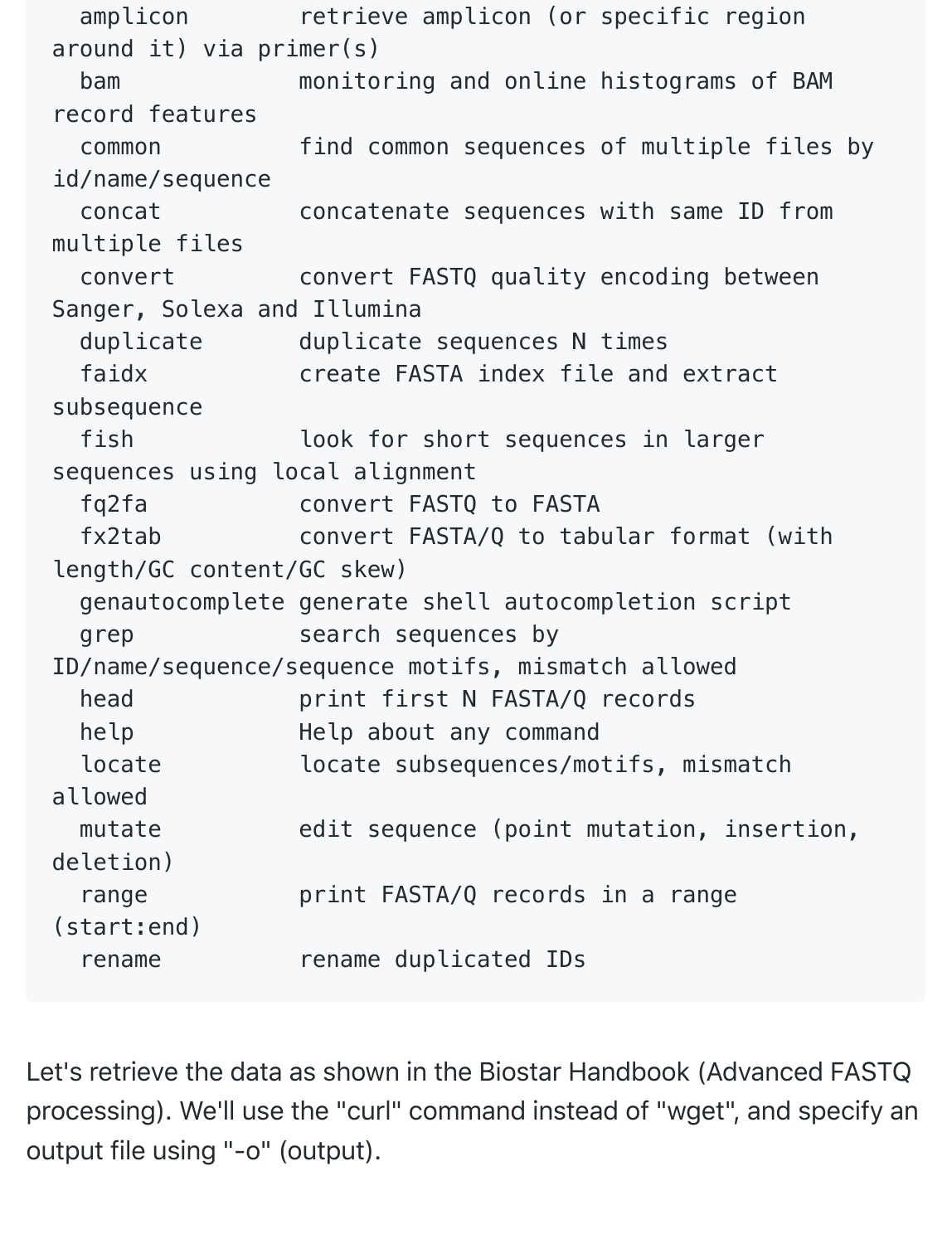```
curl http://data.biostarhandbook.com/reads/duplicated-
reads.fq.gz -o duplicated-reads.fq.gz
```
Do this for the next two data sets. Here's something a little different, we're retrieving from an "ftp" site (ftp = file transfer protocol) instead of an "http" site.

curl ftp://ftp.ncbi.nih.gov/refseq/release/viral/viral.2.1.genomic.fn -o genomic.fna.gz

and

```
curl
ftp://ftp.ncbi.nih.gov/refseq/release/viral/viral.2.protein.faa.
 -o protein.faa.gz
```
Let's run the "stat" function to get some information about these files we've downloaded.

seqkit stat \*.gz

Here are the results.

file **format** type num seqs sum\_len min\_len avg\_len max\_len duplicated-reads.fq.gz FASTQ DNA 15,000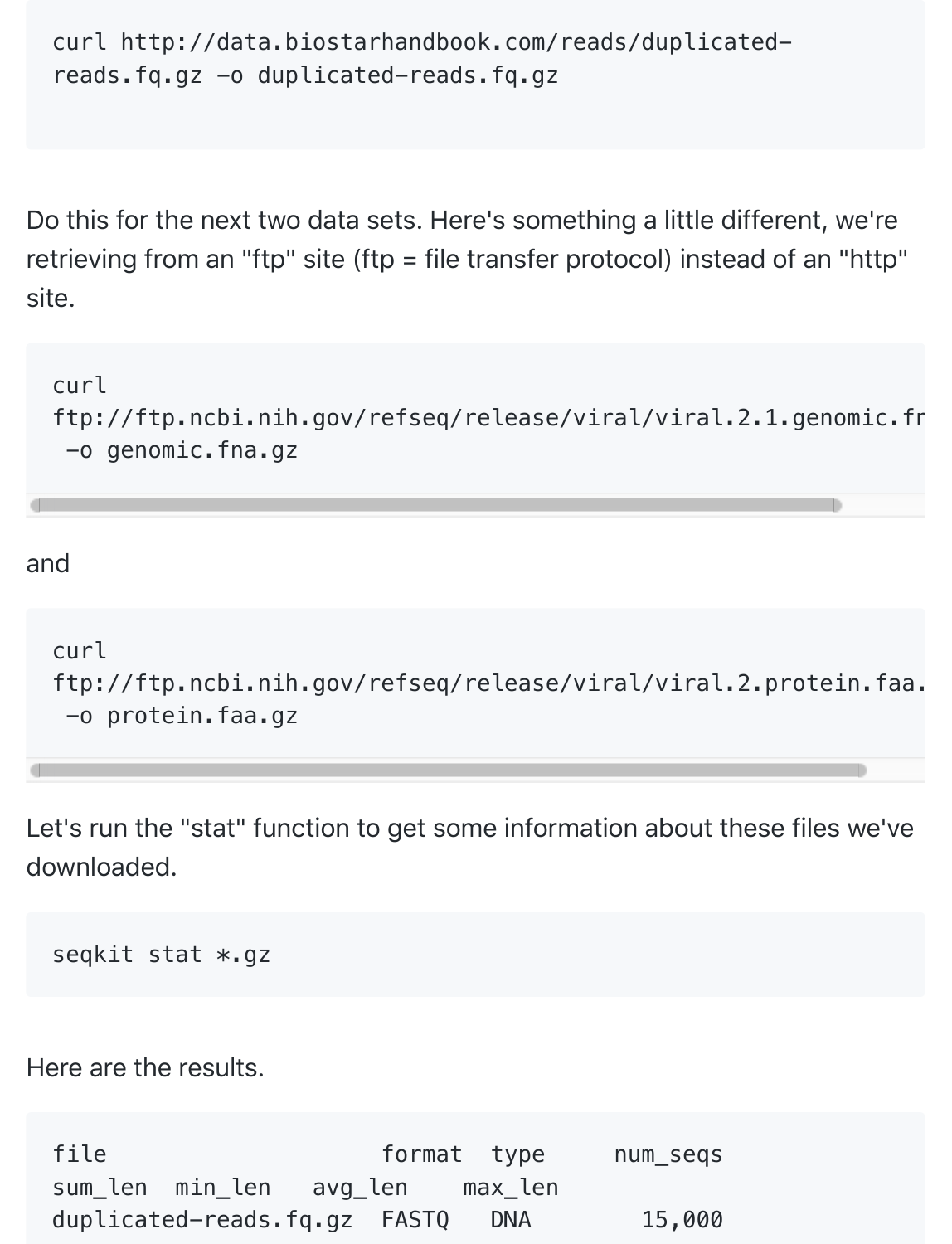| 1,515,000      | 101        | 101          | 101                       |       |
|----------------|------------|--------------|---------------------------|-------|
| genomic.fna.gz |            | <b>FASTA</b> | <b>DNA</b>                | 8,431 |
| 212,623,662    |            |              | 200 25, 219.3 2, 243, 109 |       |
| protein.faa.gz |            | FASTA        | Protein 247,311           |       |
| 64,386,104     | $\sqrt{ }$ | 260.3        | 8,573                     |       |

Here's how we can get the GC content of those files.

seqkit fx2tab --name --only-id --gc \*.gz | head

And here are the results.

| SRR1972739.1  | 30.69 |
|---------------|-------|
| SRR1972739.2  | 49.50 |
| SRR1972739.3  | 41.58 |
| SRR1972739.4  | 51.49 |
| SRR1972739.5  | 48.51 |
| SRR1972739.6  | 31.68 |
| SRR1972739.7  | 38.61 |
| SRR1972739.8  | 36.63 |
| SRR1972739.9  | 40.59 |
| SRR1972739.10 | 31.68 |
|               |       |

## $+$  [Add a custom footer](https://github.com/AmyStonelake/BTEP/wiki/_new?wiki%5Bname%5D=_Footer)

Find a Page…

<span id="page-6-0"></span>**Pages 6**